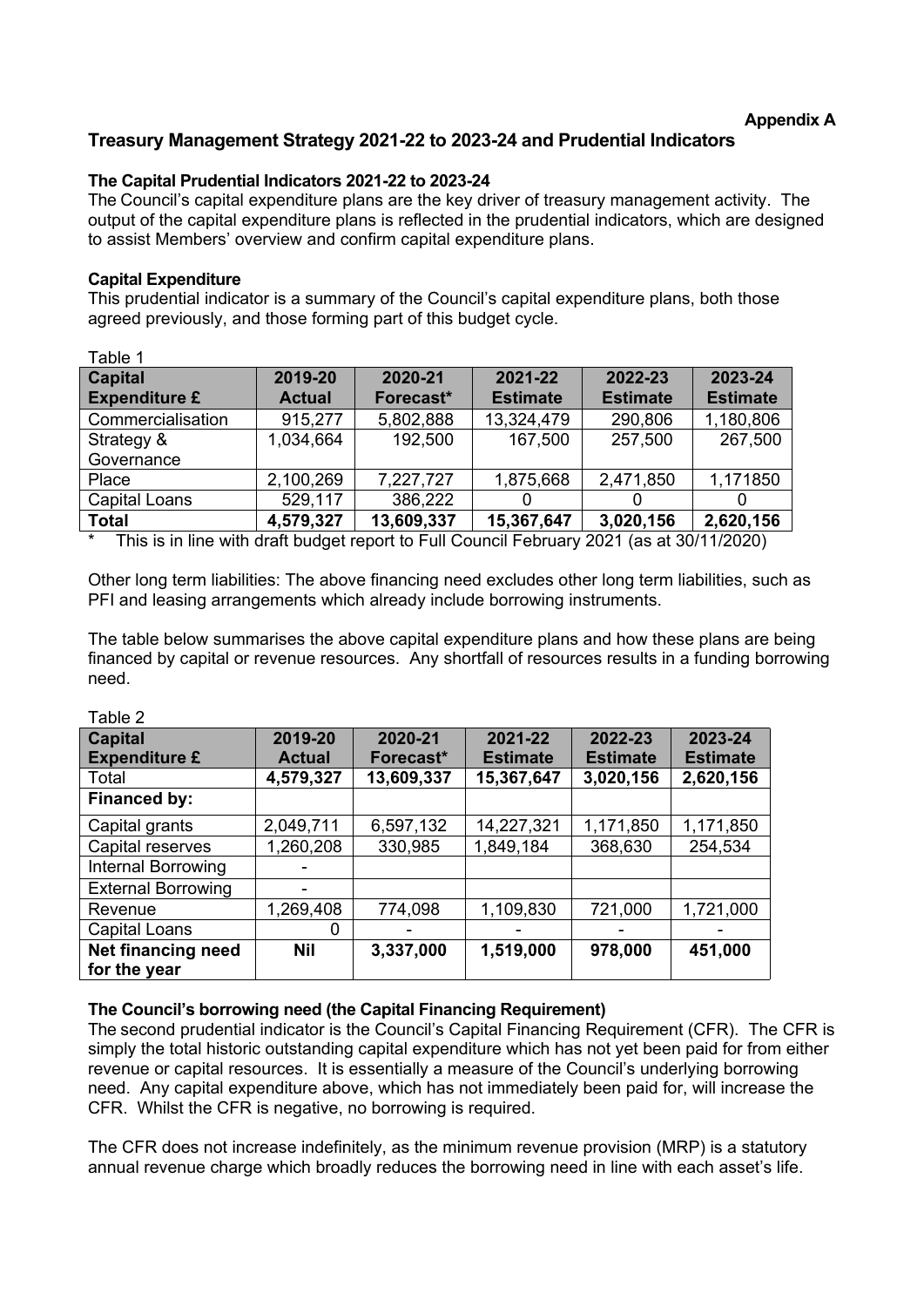The CFR includes any other long term liabilities (e.g. PFI schemes, finance leases). Whilst these increase the CFR, and therefore the Council's borrowing requirement, these types of scheme include a borrowing facility and so the Council is not required to separately borrow for these schemes. The Council currently has £7,780k of such schemes within the CFR.

| Table 3:               |                 |                 |                 |                 |  |
|------------------------|-----------------|-----------------|-----------------|-----------------|--|
| £'000                  | 2020/21         | 2021/22         | 2022/23         | 2023/24         |  |
|                        | <b>Estimate</b> | <b>Estimate</b> | <b>Estimate</b> | <b>Estimate</b> |  |
| <b>Opening CFR</b>     | 5,465           | 11.117          | 9,030           | 8,205           |  |
| <b>Movement in CFR</b> | (2, 128)        | (9,598)         | (8,052)         | (7, 754)        |  |
| <b>Closing CFR</b>     | 3,337           | 1,519           | 978             | 451             |  |

This table indicates that the Council has a borrowing need within this reporting period. This position will be reviewed during 21/22 to ensure internal balances are sufficient to cover these amounts from internal borrowing. The CFR and available cash will need to be monitored closely to ensure future capital expenditure remains affordable. As per the Capital strategy, any Government funding available for specific initiatives will be sought to enable projects to be self -financing. Any decision to borrow externally for capital projects will only be supported if the business case for the projects does not place additional cost pressure on the tax payer through the council tax charge. The council would not undertake any un-supported borrowing whilst it still has reasonable capital receipt resources available.

Regulations require the Full Council to approve its 'Prudential Indicators' at least annually.

### **Minimum Revenue Provision (MRP) policy statement**

The Council is required to pay off an element of the accumulated General Fund capital spend each year (the CFR) through a revenue charge (the minimum revenue provision - MRP), although it is also allowed to undertake additional voluntary payments if required (voluntary revenue provision – VRP).

Full Council is required to approve **an MRP Statement** in advance of each year. A variety of options are provided to councils, so long as there is a prudent provision. The Governance and Audit Committee is requested to recommend to Full Council to approve the following MRP Statement:

- Breckland has fully financed its capital expenditure incurred before 1<sup>st</sup> April 2008, therefore there is no MRP requirement anticipated, other than for the PFI schemes. However, in the unlikely event of an MRP charge being required, the policy for approval is:
- **Asset life method** MRP will be based on the estimated life of the assets, in accordance with the regulations (this option must be applied for any expenditure capitalised under a Capitalisation Direction) (option 3);

This option provides for a reduction in the borrowing need over approximately the asset's life. Repayments included in annual PFI or finance leases are applied as MRP.

## **Core funds and expected investment balances**

The application of resources (capital receipts, reserves etc.) to either finance capital expenditure or other budget decisions to support the revenue budget will have an ongoing impact on investments unless resources are supplemented each year from new sources (asset sales etc.). Detailed below are estimates of the year end balances for each resource and anticipated day to day cash flow balances.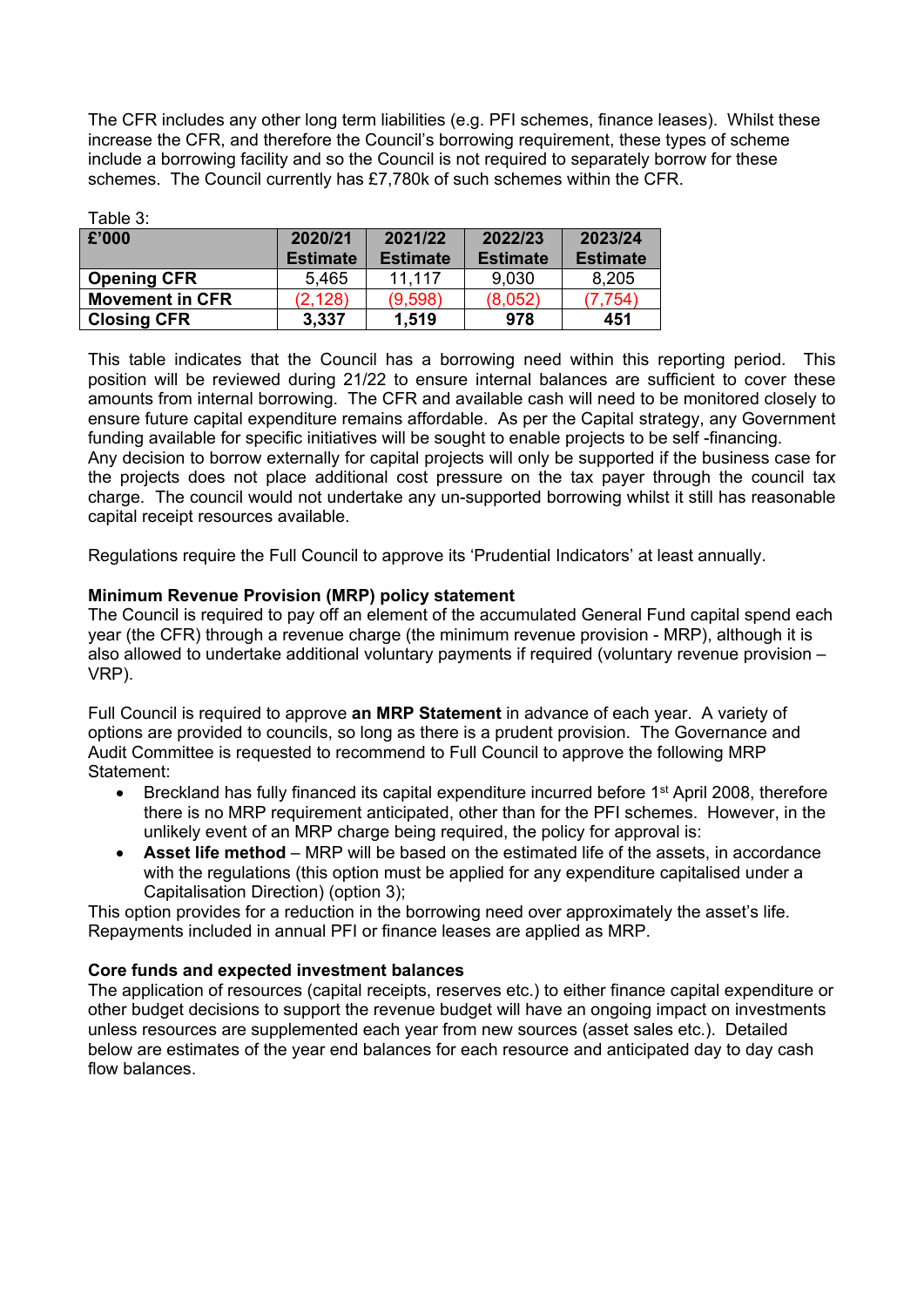| Table 4                     |                          |                 |                 |                 |
|-----------------------------|--------------------------|-----------------|-----------------|-----------------|
| <b>Year End Resources</b>   | 2020-21                  | 2021-22         | 2022-23         | 2023-24         |
| £'000                       | <b>Forecast</b>          | <b>Estimate</b> | <b>Estimate</b> | <b>Estimate</b> |
| Earmarked reserves          | 10,883                   | 10,552          | 10,530          | 9,205           |
| Capital receipts            | $\overline{\phantom{0}}$ |                 |                 |                 |
| <b>Total core funds</b>     | 10,883                   | 10,552          | 10,530          | 9,205           |
| Working capital*            | 5,000                    | 5,000           | 5,000           | 5,000           |
| <b>Expected investments</b> | 11,500                   | 9,000           | 9,000           | 9,000           |

\*Working capital balances are estimated year end; may be higher or lower during the year.

## **Affordability prudential indicators**

The previous sections cover the overall capital and control of borrowing prudential indicators, but within this framework prudential indicators are required to assess the affordability of the capital investment plans. These provide an indication of the impact of the capital investment plans on the Council's overall finances. The Governance & Audit Committee is requested to recommend to Full Council to approve the following indicators:

## *Ratio of financing costs to net revenue stream*

This indicator identifies the trend in the cost of capital (borrowing and other long term obligation costs net of investment income) against the net revenue stream. Where financing costs to net revenue stream are negative, this is because the Council is earning interest on its balances as opposed to paying interest on its borrowing.

#### Table 5

| $\frac{9}{6}$ | 2021-22         | 2022-23         | 2023-24    |
|---------------|-----------------|-----------------|------------|
|               | <b>Estimate</b> | <b>Estimate</b> | Estimate   |
| Non-HRA       | $(0.69\%)$      | $(0.85\%)$      | $(0.81\%)$ |

The estimates of financing costs include current commitments and the proposals in the draft budget report.

## **The Treasury Management Strategy 2021-22 to 2023-24**

### **Borrowing**

Table 6

The capital expenditure plans set out in the prudential indicators (above) provide details of the service activity of the Council. The treasury management function ensures that the Council's cash is organised in accordance with the relevant professional codes, so that sufficient cash is available to meet this service activity. This will involve both the organisation of the cash flow and, where capital plans require, the organisation of appropriate borrowing facilities. The strategy covers the relevant treasury / prudential indicators, the current and projected debt positions and the annual investment strategy.

### **Current portfolio position**

The Council's treasury portfolio position at 31 March 2020, with forward projections, is summarised below. The table shows the actual external debt (the treasury management operations), against the underlying capital borrowing need (the Capital Financing Requirement - CFR), highlighting any over or under borrowing.

| <b>External Debt</b>          | 2020-21         | 2021-22         | 2022-23         | 2023-24         |
|-------------------------------|-----------------|-----------------|-----------------|-----------------|
| £'000                         | <b>Forecast</b> | <b>Estimate</b> | <b>Estimate</b> | <b>Estimate</b> |
| Actual gross debt at 31 March | $\blacksquare$  |                 | $\blacksquare$  | -               |
| <b>The Capital Financing</b>  | 3,337           | 1.519           | 978             | 451             |
| <b>Requirement</b>            |                 |                 |                 |                 |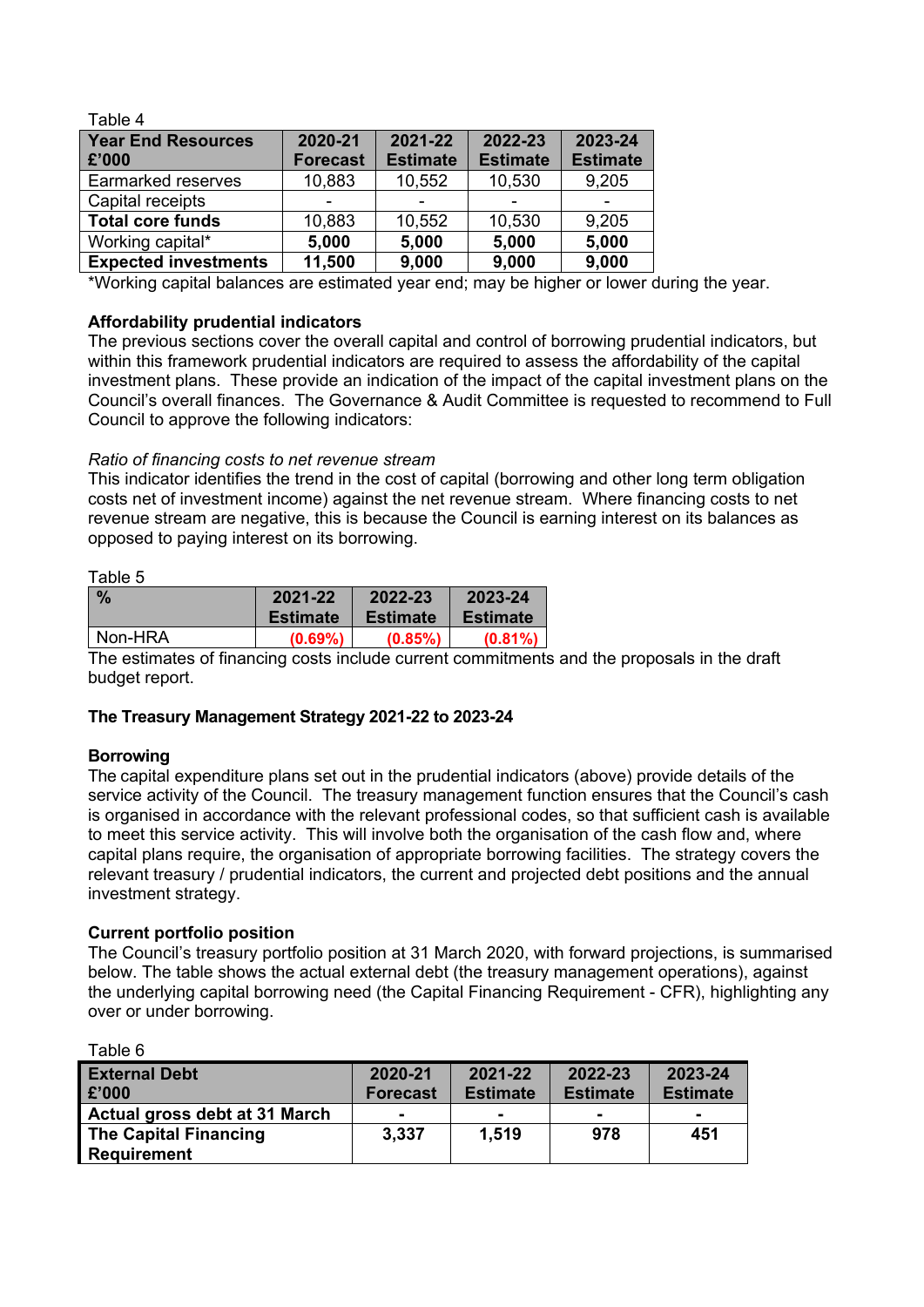Within the prudential indicators there are a number of key indicators to ensure that the Council operates its activities within well-defined limits. One of these is that the Council needs to ensure that its gross debt does not, except in the short term, exceed the total of the CFR in the preceding year plus the estimates of any additional CFR for 2021/22 and the following two financial years. This allows some flexibility for limited early borrowing for future years, but ensures that borrowing is not undertaken for revenue purposes.

The Executive Director Commercialisation and S151 Officer reports that the Council complied with this prudential indicator in the current year. However, as detailed under table 3, the CFR will need to be monitored closely to ensure that future capital expenditure remains affordable. This view takes into account current commitments, existing plans, and the proposals in the draft budget report.

## **Non-Financial Investments**

The value of the non-financial investments held by the Council and the yield are as follows:

Table 7

Table 8

|                                    | 31/3/2019   | 31/3/2020   |
|------------------------------------|-------------|-------------|
| Value of Investment Property *     | £31,149,250 | £32,013,200 |
| <b>Finance Leases</b>              | £9,802,973  | £9,7869,226 |
| Yield                              | 7.10%       | 7.1%        |
| Average return on cash investments | 0.891%      | 0.892%      |

\* NB yield figures are taken from indicator BSCPIND010 on Pentana - Including finance leases. Some properties that for financial reporting purposes are categorised as Property Plant & Equipment/Surplus are part of the yield calculation.

The S151 officer confirms that the fair value of the non-financial investments is sufficient to provide security against loss. The investment properties are fully financed and no debt liability applies to these assets.

## **Borrowing in respect of non-financial investments**

The Prudential Code states that borrowing should not take place in advance of need purely to profit from the investment of the extra sum borrowed.

This authority has not undertaken borrowing in advance of need and the following table sets out any borrowing that has taken place in respect of non-financial investments and measures the impact of such activity:

| £'000                                  | 2020-21<br><b>Forecast</b> | 2021-22<br><b>Estimate</b> | 2022-23<br><b>Estimate</b> | 2023-24<br><b>Estimate</b> |
|----------------------------------------|----------------------------|----------------------------|----------------------------|----------------------------|
| Value of borrowing                     |                            |                            |                            |                            |
| Debt to net service ratio              |                            |                            |                            |                            |
| Commercial income to net service ratio |                            |                            |                            |                            |
| Investment cover ratio                 | $\overline{\phantom{0}}$   |                            |                            |                            |
| Loan to value ratio                    | $\overline{\phantom{0}}$   |                            |                            |                            |

As no borrowing has occurred, there are no opportunities and risks to report on over the repayment period.

Should the Council undertake any borrowing, the maximum exposure to borrowing costs (i.e. interest repayments and MRP) will not exceed £500,000 in aggregate at any one time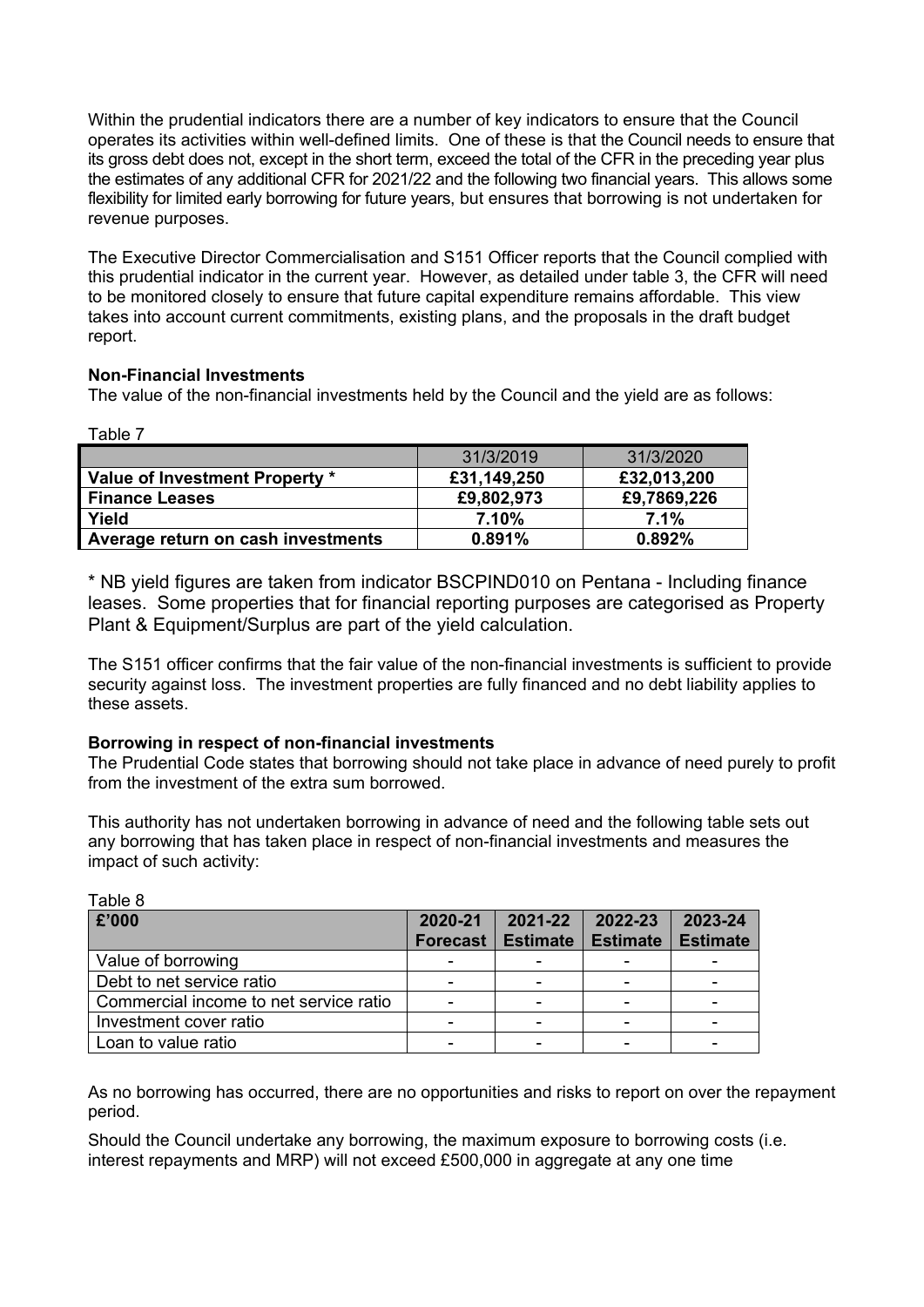## **Treasury Indicators: limits to borrowing activity**

**The operational boundary.** This is the limit beyond which external debt is not normally expected to exceed. In most cases, this would be a similar figure to the CFR, but may be lower or higher depending on the levels of actual debt.

| i abie p                                |                            |                            |                            |                            |
|-----------------------------------------|----------------------------|----------------------------|----------------------------|----------------------------|
| <b>Operational</b><br>boundary<br>£'000 | 2020-21<br><b>Forecast</b> | 2021-22<br><b>Estimate</b> | 2022-23<br><b>Estimate</b> | 2023-24<br><b>Estimate</b> |
| Debt                                    | -                          | -                          | -                          |                            |
| Other long term liabilities             | 7,780                      | 7.511                      | 7.227                      | 6.929                      |
| Total                                   | 7,780                      | 7,511                      | 7.227                      | 6,929                      |

**The authorised limit for external debt.** A further key prudential indicator represents a control on the maximum level of borrowing. This represents a limit beyond which external debt is prohibited, and this limit needs to be set or revised by the Full Council. It reflects the level of external debt which, while not desired, could be afforded in the short term, but is not sustainable in the longer term.

- 1. This is the statutory limit determined under section 3 (1) of the Local Government Act 2003. The Government retains an option to control either the total of all councils' plans, or those of a specific council, although this power has not yet been exercised.
- 2. The Governance and Audit Committee is requested to recommend to Full Council to approve the following authorised limit:

| Table TU                    |                 |                 |                 |                 |
|-----------------------------|-----------------|-----------------|-----------------|-----------------|
| <b>Authorised limit</b>     | 2020-21         | 2021-22         | 2022-23         | 2023-24         |
| £'000                       | <b>Forecast</b> | <b>Estimate</b> | <b>Estimate</b> | <b>Estimate</b> |
| Debt (Bank overdraft)*      | 2,000           | 2,000           | 2,000           | 2,000           |
| Other long term liabilities | 7.780           | 7.511           | 7.227           | 6.929           |
| Total                       | 9,780           | 9.511           | 9.227           | 8,229           |

Table 10

 $T$ skland

An authorised overdraft of up to £2m is recommended in order to accommodate any short term cashflow issues arising from internal borrowing. However, the Council will operate an overdraft of £250k and will only action the upper limit should the need arise.

### **Borrowing strategy**

Forecasts show there is an underlying need to borrow from 2020/21. Borrowing will only take place after full consideration of the need for and the implications of borrowing. Short term use of cash balances will be required to fund the capital programme (internal borrowing). The Council's borrowing strategy will need to be monitored closely. Should a more detailed borrowing strategy be required, this will be prepared and put forward for approval prior to any external borrowing taking place.

### **Treasury management limits on activity**

There are three debt related treasury activity limits. The purpose of these is to restrain the activity of the treasury function within certain limits, thereby managing risk and reducing the impact of any adverse movement in interest rates. However, if these are set to be too restrictive they will impair the opportunities to reduce costs / improve performance*.* The indicators are:

- Upper limits on variable interest rate exposure. This identifies a maximum limit for variable interest rates based upon the debt position net of investments;
- Upper limits on fixed interest rate exposure. This is similar to the previous indicator and covers a maximum limit on fixed interest rates;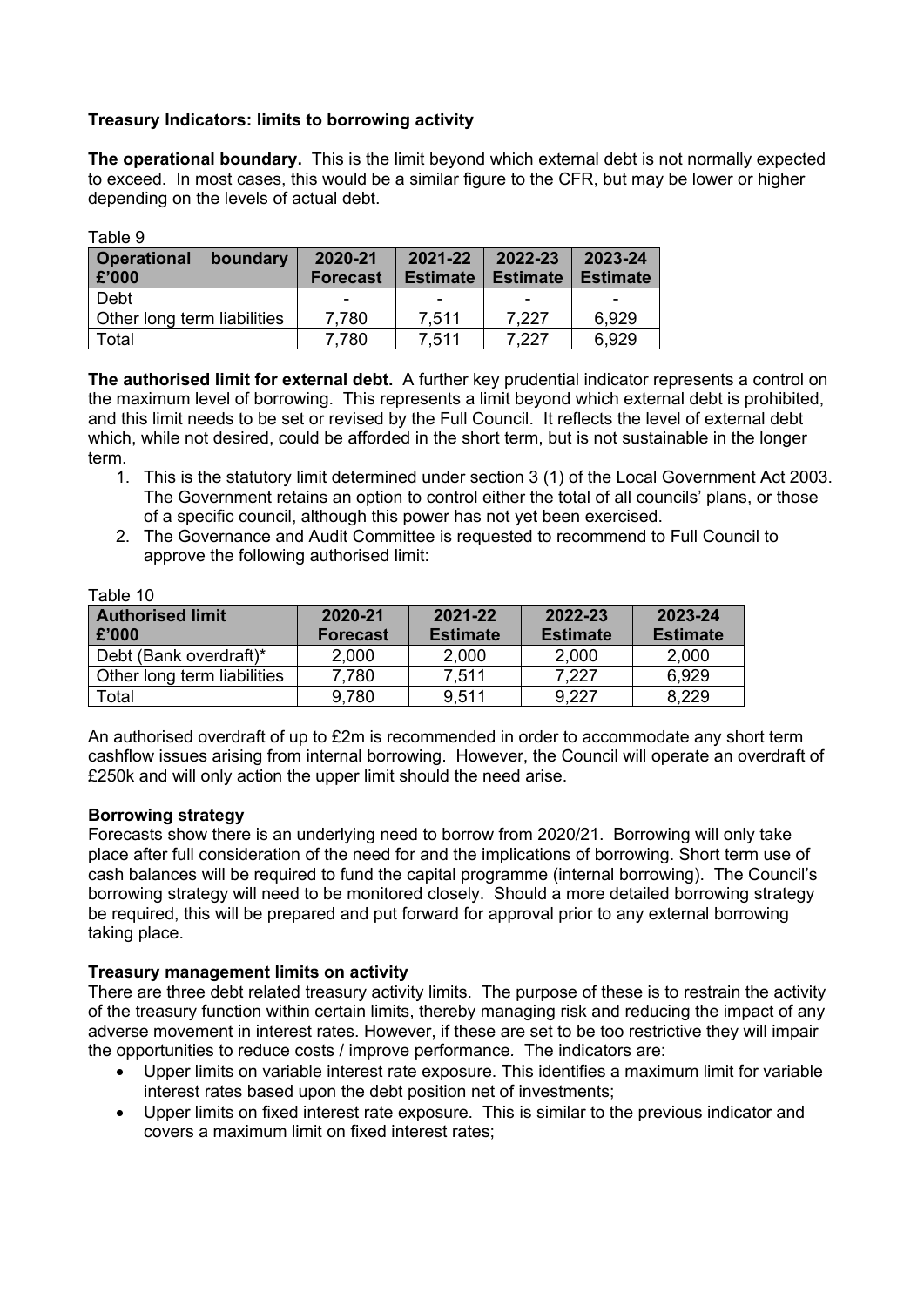Maturity structure of borrowing. These gross limits are set to reduce the Council's exposure to large fixed rate sums falling due for refinancing, and are required for upper and lower limits.

Table 11

| £'000                                               | 2019/20 | 2020/21 | 2021/22 | 2022/23      |  |  |  |  |
|-----------------------------------------------------|---------|---------|---------|--------------|--|--|--|--|
| Interest rate exposures                             |         |         |         |              |  |  |  |  |
|                                                     | Upper   | Upper   | Upper   | <b>Upper</b> |  |  |  |  |
| Limits on fixed interest rates based on net debt    |         |         |         |              |  |  |  |  |
| Limits on variable interest rates based on net debt |         |         |         |              |  |  |  |  |

### **Policy on borrowing in advance of need**

It is not anticipated that the Council will undertake external or long term borrowing during the next three years. However, this will need to be monitored closely. Should a more detailed borrowing strategy be required, this will be prepared and put forward for approval prior to any borrowing taking place. Should the Council make a decision to borrow, it will consider loans offered by the Municipal Bonds Agency as well as other providers.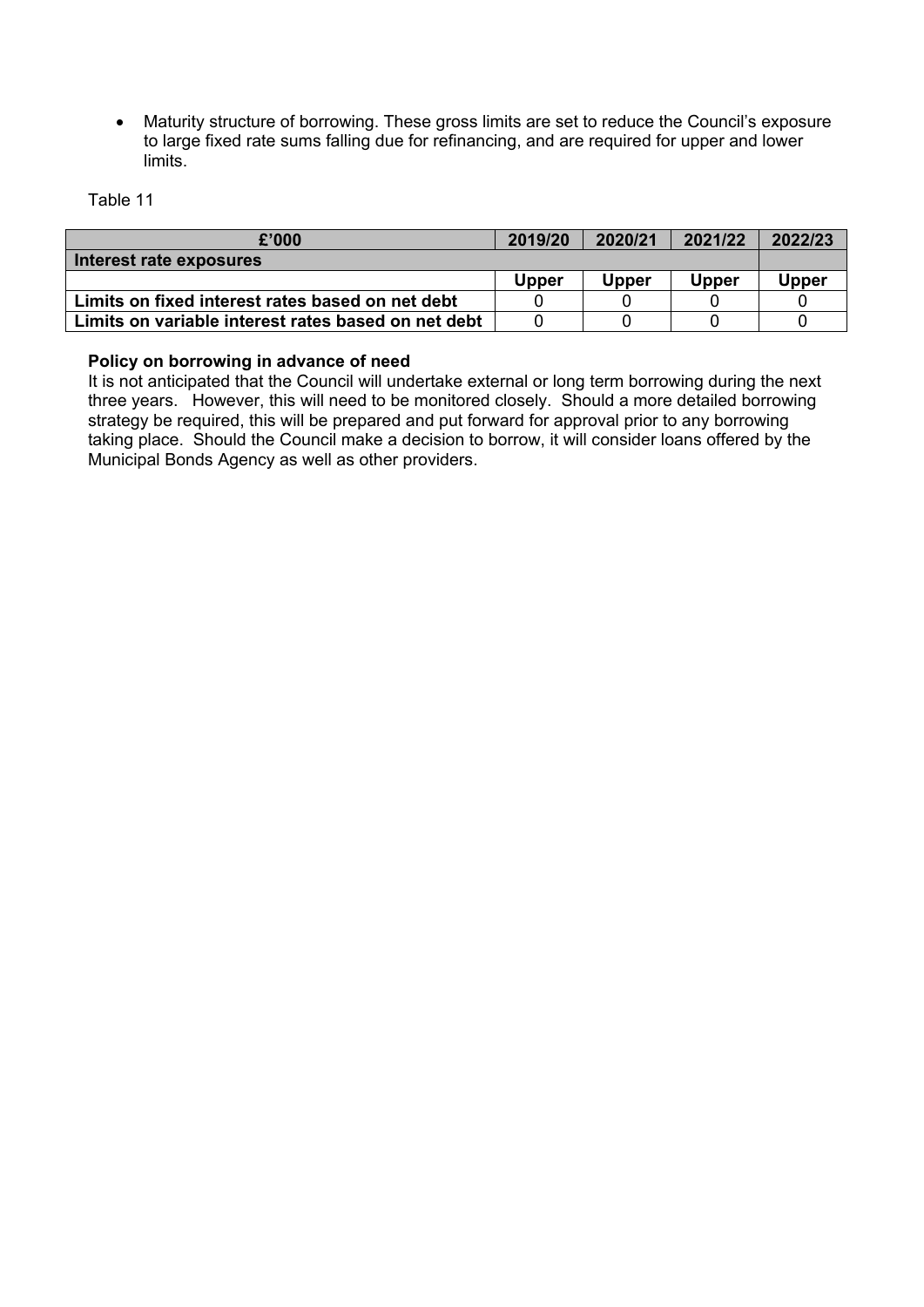## **1.1 Prospects for interest rates (as at November 2020) – Commentary from Link Asset Services**

### **(Start of Link Asset Services Commentary)**

The Council has appointed Link Group as its treasury advisor and part of their service is to assist the Council to formulate a view on interest rates.

| <b>Link Group Interest Rate View</b>                                                           |               | 9.11.20       |               |        |        |               |               |               |               |          |      |      |                             |      |
|------------------------------------------------------------------------------------------------|---------------|---------------|---------------|--------|--------|---------------|---------------|---------------|---------------|----------|------|------|-----------------------------|------|
| These Link forecasts have been amended for the reduction in PWLB margins by 1.0% from 26.11.20 |               |               |               |        |        |               |               |               |               |          |      |      |                             |      |
|                                                                                                | <b>Dec-20</b> | <b>Mar-21</b> | <b>Jun-21</b> | Sep-21 | Dec-21 | <b>Mar-22</b> | <b>Jun-22</b> | <b>Sep-22</b> | <b>Dec-22</b> | $Mar-23$ |      |      | Jun-23 Sep-23 Dec-23 Mar-24 |      |
| <b>BANK RATE</b>                                                                               | 0.10          | 0.10          | 0.10          | 0.10   | 0.10   | 0.10          | 0.10          | 0.10          | 0.10          | 0.10     | 0.10 | 0.10 | 0.10                        | 0.10 |
| 3 month ave earnings                                                                           | 0.10          | 0.10          | 0.10          | 0.10   | 0.10   | 0.10          | 0.10          | 0.10          | 0.10          | 0.10     | 0.10 | 0.10 | 0.10                        | 0.10 |
| 6 month ave earnings                                                                           | 0.10          | 0.10          | 0.10          | 0.10   | 0.10   | 0.10          | 0.10          | 0.10          | 0.10          | 0.10     | 0.10 | 0.10 | 0.10                        | 0.10 |
| 12 month ave earnings                                                                          | 0.20          | 0.20          | 0.20          | 0.20   | 0.20   | 0.20          | 0.20          | 0.20          | 0.20          | 0.20     | 0.20 | 0.20 | 0.20                        | 0.20 |
| 5 yr PWLB                                                                                      | 0.80          | 0.80          | 0.80          | 0.80   | 0.80   | 0.90          | 0.90          | 0.90          | 0.90          | 0.90     | 1.00 | 1.00 | 1.00                        | 1.00 |
| 10 yr PWLB                                                                                     | 1.10          | 1.10          | 1.10          | 1.10   | 1.10   | 1.20          | 1.20          | 1.20          | 1.20          | 1.20     | 1.30 | 1.30 | 1.30                        | 1.30 |
| 25 yr PWLB                                                                                     | 1.50          | 1.50          | 1.60          | 1.60   | 1.60   | 1.60          | 1.70          | 1.70          | 1.70          | 1.70     | 1.80 | 1.80 | 1.80                        | 1.80 |
| 50 yr PWLB                                                                                     | 1.30          | 1.30          | 1.40          | 1.40   | 1.40   | 1.40          | 1.50          | 1.50          | 1.50          | 1.50     | 1.60 | 1.60 | 1.60                        | 1.60 |

The coronavirus outbreak has done huge economic damage to the UK and economies around the world. After the Bank of England took emergency action in March to cut Bank Rate to first 0.25%, and then to 0.10%, it left Bank Rate unchanged at its subsequent meetings to 5<sup>th</sup> November, although some forecasters had suggested that a cut into negative territory could happen. However, the Governor of the Bank of England has made it clear that he currently thinks that such a move would do more damage than good and that more quantitative easing is the favoured tool if further action becomes necessary. As shown in the forecast table above, no increase in Bank Rate is expected in the forecast table above as economic recovery is expected to be only gradual and, therefore, prolonged.

### **Gilt yields / PWLB rates**

There was much speculation during the second half of 2019 that bond markets were in a bubble which was driving bond prices up and yields down to historically very low levels. The context for that was a heightened expectation that the US could have been heading for a recession in 2020. In addition, there were growing expectations of a downturn in world economic growth, especially due to fears around the impact of the trade war between the US and China, together with inflation generally at low levels in most countries and expected to remain subdued. Combined, these conditions were conducive to very low bond yields. While inflation targeting by the major central banks has been successful over the last thirty years in lowering inflation expectations, the real equilibrium rate for central rates has fallen considerably due to the high level of borrowing by consumers. This means that central banks do not need to raise rates as much now to have a major impact on consumer spending, inflation, etc. The consequence of this has been the gradual lowering of the overall level of interest rates and bond yields in financial markets over the last 30 years. Over the year prior to the coronavirus crisis, this has seen many bond yields up to 10 years turn negative in the Eurozone. In addition, there has, at times, been an inversion of bond yields in the US whereby 10 year yields have fallen below shorter term yields. In the past, this has been a precursor of a recession. The other side of this coin is that bond prices are elevated as investors would be expected to be moving out of riskier assets i.e. shares, in anticipation of a downturn in corporate earnings and so selling out of equities.

Gilt yields had therefore already been on a generally falling trend up until the coronavirus crisis hit western economies during March 2020. After gilt yields spiked up during the financial crisis in March, we have seen these yields fall sharply to unprecedented lows as investors panicked during March in selling shares in anticipation of impending recessions in western economies, and moved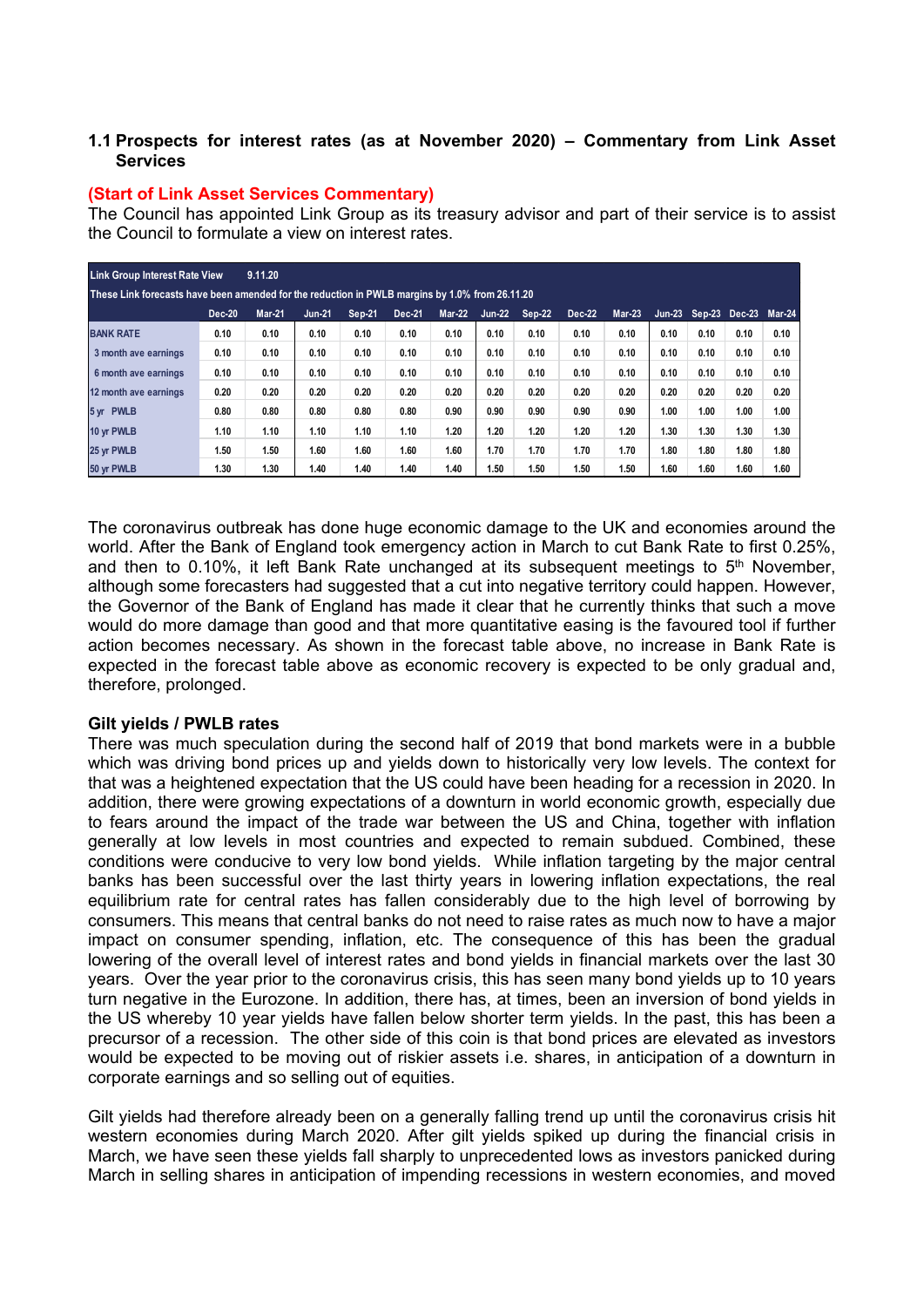cash into safe haven assets i.e. government bonds. However, major western central banks took rapid action to deal with excessive stress in financial markets during March, and started massive quantitative easing purchases of government bonds: this also acted to put downward pressure on government bond yields at a time when there has been a huge and quick expansion of government expenditure financed by issuing government bonds. Such unprecedented levels of issuance in "normal" times would have caused bond yields to rise sharply. Gilt yields and PWLB rates have been at remarkably low rates so far during 2020/21.

As the interest forecast table for PWLB certainty rates above shows, there is expected to be little upward movement in PWLB rates over the next two years as it will take economies, including the UK, a prolonged period to recover all the momentum they have lost in the sharp recession caused during the coronavirus shut down period. From time to time, gilt yields, and therefore PWLB rates, can be subject to exceptional levels of volatility due to geo-political, sovereign debt crisis, emerging market developments and sharp changes in investor sentiment, (as shown on 9<sup>th</sup> November when the first results of a successful COVID-19 vaccine trial were announced). Such volatility could occur at any time during the forecast period.

### **Investment and borrowing rates**

- **Investment returns** are likely to remain exceptionally low during 2021/22 with little increase in the following two years.
- **Borrowing interest rates** fell to historically very low rates as a result of the COVID crisis and the quantitative easing operations of the Bank of England: indeed, gilt yields up to 6 years were negative during most of the first half of 20/21. The policy of avoiding new borrowing by running down spare cash balances has served local authorities well over the last few years. The unexpected increase of 100 bps in PWLB rates on top of the then current margin over gilt yields of 80 bps in October 2019, required an initial major rethink of local authority treasury management strategy and risk management. However, in March 2020, the Government started a consultation process for reviewing the margins over gilt rates for PWLB borrowing for different types of local authority capital expenditure. *(Please note that Link has concerns over this approach, as the fundamental principle of local authority borrowing is that borrowing is a treasury management activity and individual sums that are borrowed are not linked to specific capital projects.)* It also introduced the following rates for borrowing for different types of capital expenditure: -
	- **PWLB Standard Rate** is gilt plus 200 basis points (G+200bps)
	- **PWLB Certainty Rate** is gilt plus 180 basis points (G+180bps)
	- **PWLB HRA Standard Rate** is gilt plus 100 basis points (G+100bps)
	- **PWLB HRA Certainty Rate** is gilt plus 80bps (G+80bps)
	- **Local Infrastructure Rate** is gilt plus 60bps (G+60bps)
	- As a consequence of these increases in margins, many local authorities decided to refrain from PWLB borrowing unless it was for HRA or local infrastructure financing, until such time as the review of margins was concluded.
	- On 25.11.20, the Chancellor announced the conclusion to the review of margins over gilt yields for PWLB rates; the standard and certainty margins were reduced by 1% but a prohibition was introduced to deny access to borrowing from the PWLB for any local authority which had purchase of assets for yield in its three year capital programme. The new margins over gilt yields are as follows: -*.*
	- **PWLB Standard Rate** is gilt plus 100 basis points (G+100bps)
	- **PWLB Certainty Rate** is gilt plus 80 basis points (G+80bps)
	- **PWLB HRA Standard Rate** is gilt plus 100 basis points (G+100bps)
	- **PWLB HRA Certainty Rate** is gilt plus 80bps (G+80bps)